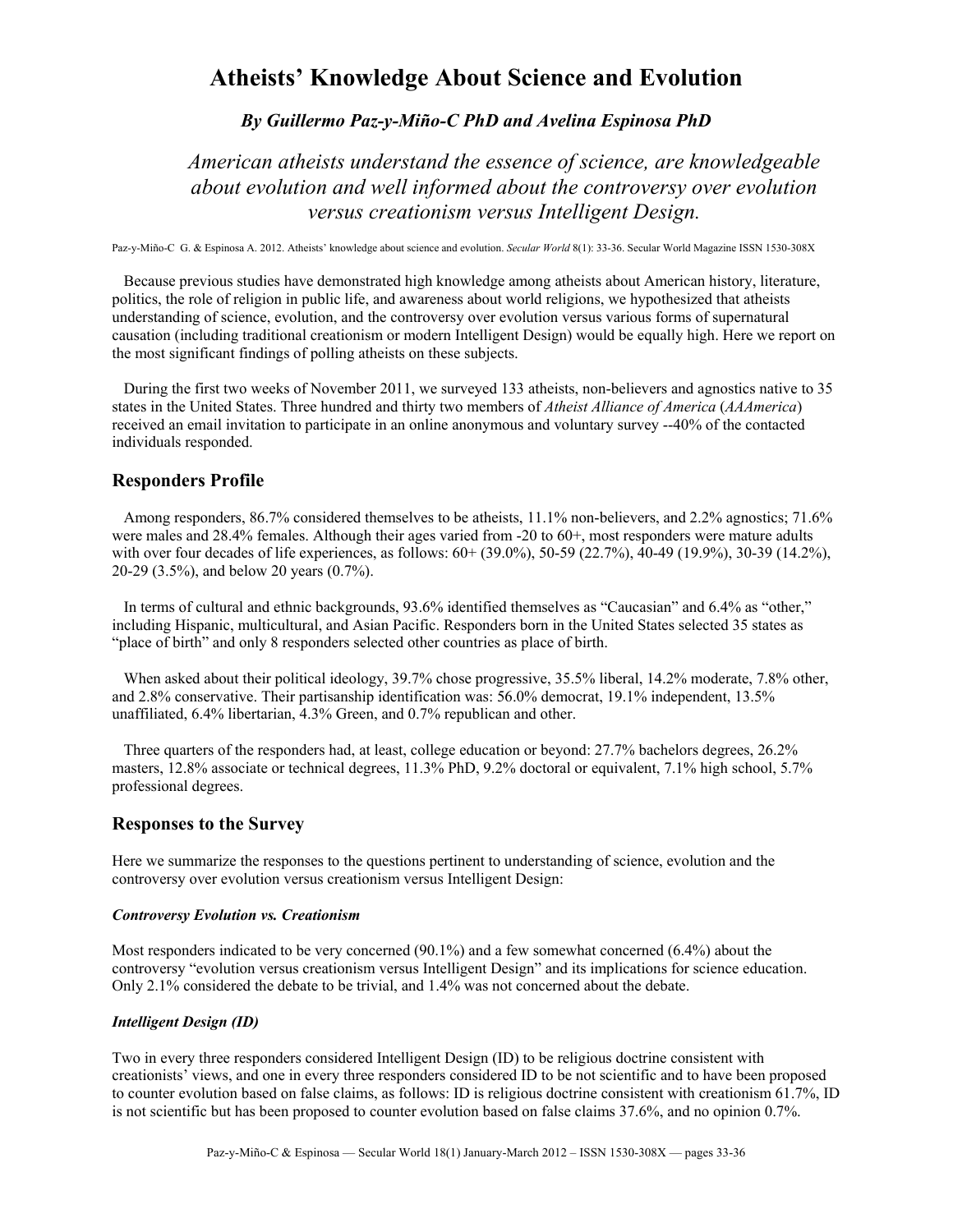## *The Teaching of Evolution*

Almost all responders (98%) considered that evolution alone should be taught in science classes, and only two in every one hundred responders favored equal time to evolution, creationism and ID, as follows: evolution 97.9%, equal time to evolution, creationism and ID 2.1%.

The majority of responders disagreed with the statement that "*It is possible to offer an excellent biology course that includes no mention of Darwin or evolution*," as follows: strongly disagreed 88.9%, disagreed 7.4%, did not know 2.2%.

#### *Evolution and Responders Reaction to It*

Almost all responders (99.3%) reacted positively to the statement "*Hearing about evolution makes me appreciate the factual explanation about the origin of life on Earth and its place in the universe*," and only a fraction of responders (0.7%) had no opinion about it.

#### *Acceptance of Evolution*

In the key question: "*Do you accept evolution openly regardless of others opinions?*" Most responders (93.3%) agreed with the statement; however, 5.2% admitted to accept evolution in private and to not discuss it openly to avoid conflicts with friends and family. Only 1.5% of responders preferred to not give an opinion on this topic.

#### *Evolution Among All Sciences*

When asked to assess the statement "*Evolution is the unifying theme of all sciences*," two in every three responders agreed with this postulate, as follows: strongly agreed 43.0%, agreed 27.3%, disagreed 19.3%, did not know 10.4%, strongly disagreed 3.7%.

#### *How Science Works*

Participants in the survey were asked to assess various statements about "*how science works*" and select if they considered the postulates to be true (agree with them) or false (disagree with them); below we report the responses as either "*correctly agreed or disagreed*" with each postulate, as follows:

"*Scientific theories are based on opinions by scientists*": Correctly Disagreed 85.9%

"*Scientists use statistics to assess the probability of occurrence of a phenomenon in respect to random chance*": Correctly Agreed 89.6%

"*Science relies on experimentation to test claims*": Correctly Agreed 97.8%

"*A scientific argument is as valid and respectable as its non-scientific counterpart*": Correctly Disagreed 61.5%

"*Crime-scene and accident-scene investigators use a different scientific method to investigate a crime or an accident*": Correctly Disagreed 86.7%

## *Definitions of Evolution*

As in above, participants were asked to assess various statements about "*evolution is…*" and select if they considered the postulates to be true (agree with them) or false (disagree with them), as follows:

"*Gradual process by which organisms acquire beneficial traits during their lifetimes --such as longer necks, larger brains, resistance to parasites-- and pass on these traits to their descendants*": Correctly Disagreed 48.1%. Note that agreeing with this statement would suggest a Lamarckian understanding of evolution, which is incorrect.

"*Gradual process by which monkeys --such as chimpanzees-- turn into humans*": Correctly Disagreed 96.3%

"*Random process by which life originates, changes, and ends accidentally in complex organisms such as humans*": Correctly Disagreed 69.6%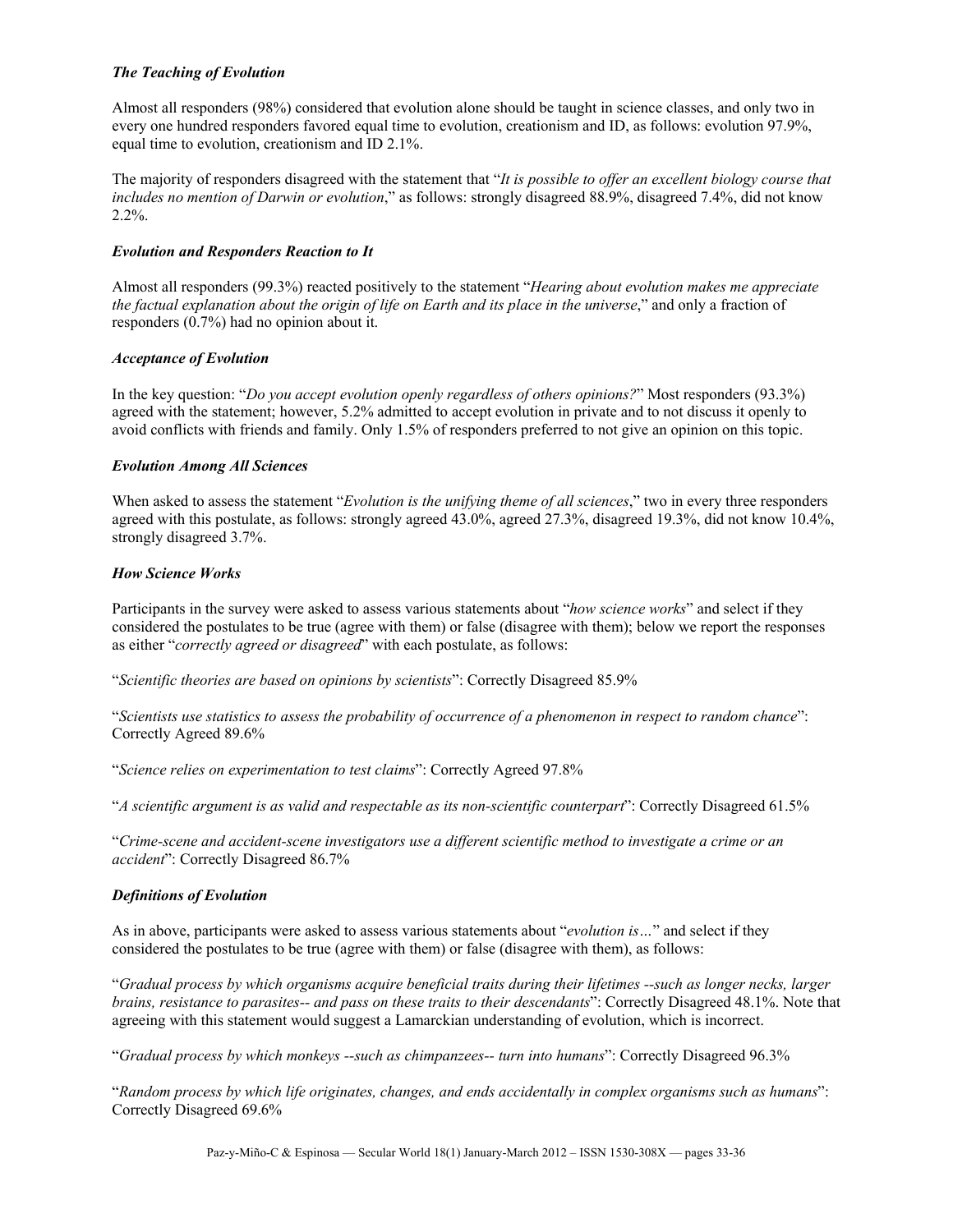

**Figure 1.** Summarized responses of atheists, non-believers and agnostics to the survey; for comparison, responses by the highly educated New England professors are included.

# *Think Evolution Is…*

When asked to assess the reality of evolution, 90.4% of the responders considered evolution to be definitely true; 8.9% probably true, and only 0.7% did not respond to this question.